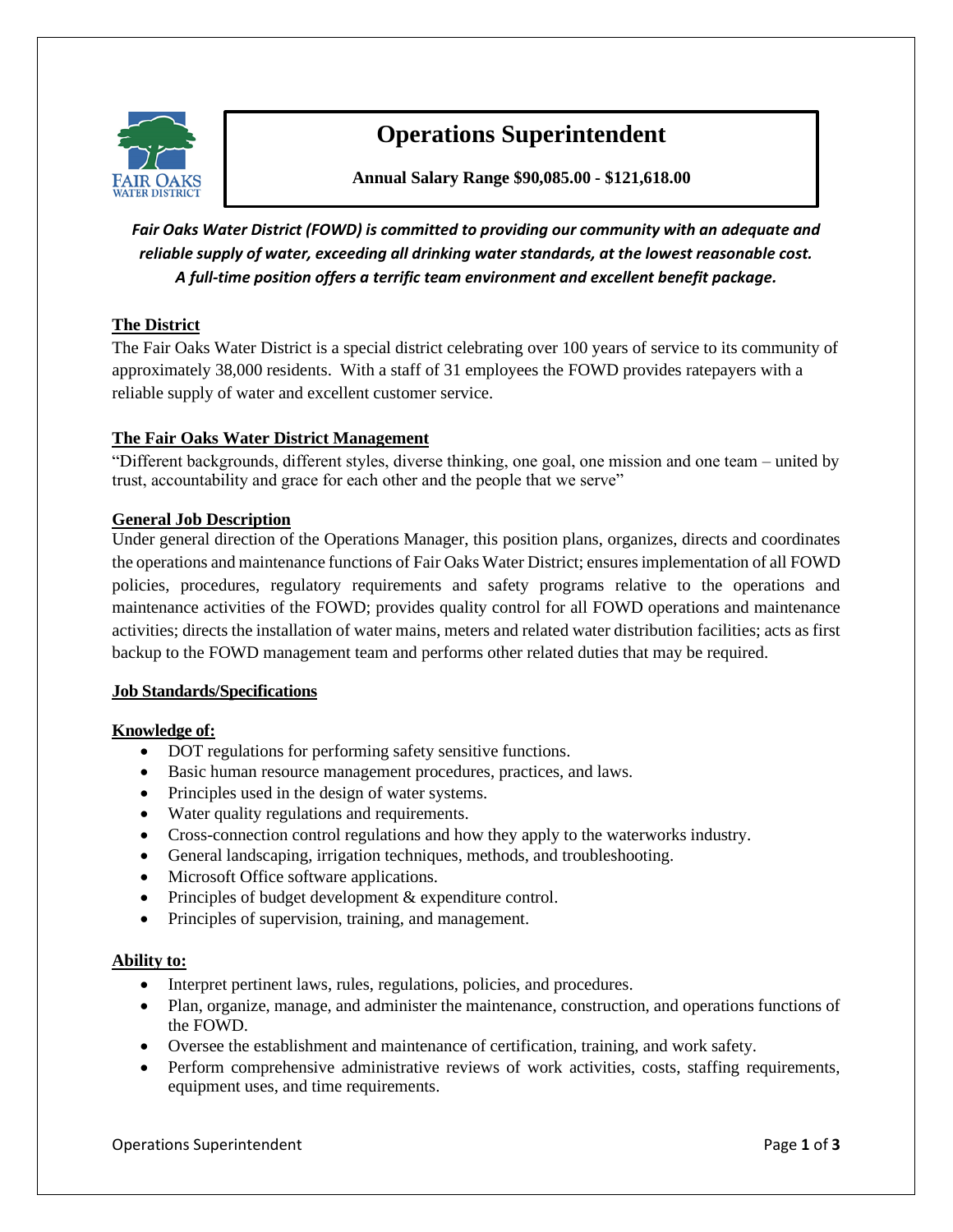- Effectively represent FOWD maintenance, operation, and construction functions with the public, contractors, and other organizations.
- Supervise, train and evaluate staff.

# **Typical Physical Activities**

- Manual labor requiring continuous bending, kneeling, lifting and use of manual and power tools.
- Travel regularly by vehicle for FOWD related duties and activities.
- Exert considerable physical effort in moderate to heavy work involving stooping/kneeling, pushing/pulling, climbing/balancing, and lifting/carrying.
- Lift, carry, push, and pull objects weighing up to 100 pounds.
- Operate various types of machinery and equipment such as the drill press, tapping machine, grinder, compactor, boring machine, hydraulic pump, jackhammer, pipe locator, and spade.
- Hearing and vision within normal ranges with or without correction.

# **Environmental Factors**

- Exposure to the sun: Work time spent outside a building and exposed to the sun.
- High Temp: Considerable work time in hard manual labor in temperatures between 80 or more degrees
- Wetness: May get part or all of the body and/or clothing wet.
- Noise: Occasionally there are unusually loud sounds.

# **Experience, Licenses and Certification**

#### **Desired Qualifications:**

- Minimum of six years of experience in general pipeline and related construction.
- Minimum of two years' experience working as a California Distribution Operator Grade III or higher.
- AWWA Certified Water Use Efficiency Practitioner Grade I.
- Six years of experience in a supervisory or lead capacity leading a team of multiple employees.
- Formal Human Resource Training.
- Bachelor of Science Degree.
- Working knowledge of MS Office software applications.
- Any combination of training and experience may qualify if it would provide the skills, knowledge, and abilities to accomplish the job requirements.

# **Required Licenses/Certifications:**

- California Certified Water Distribution Operator Grade IV.
- California Certified Water Treatment Operator Grade II.
- California Certified Cross Connection Control Specialist within one-year of employment.
- Graduation from high school and advanced education courses.
- Valid California Driver's License.

Full job descriptions at<https://www.fowd.com/job-descriptions>